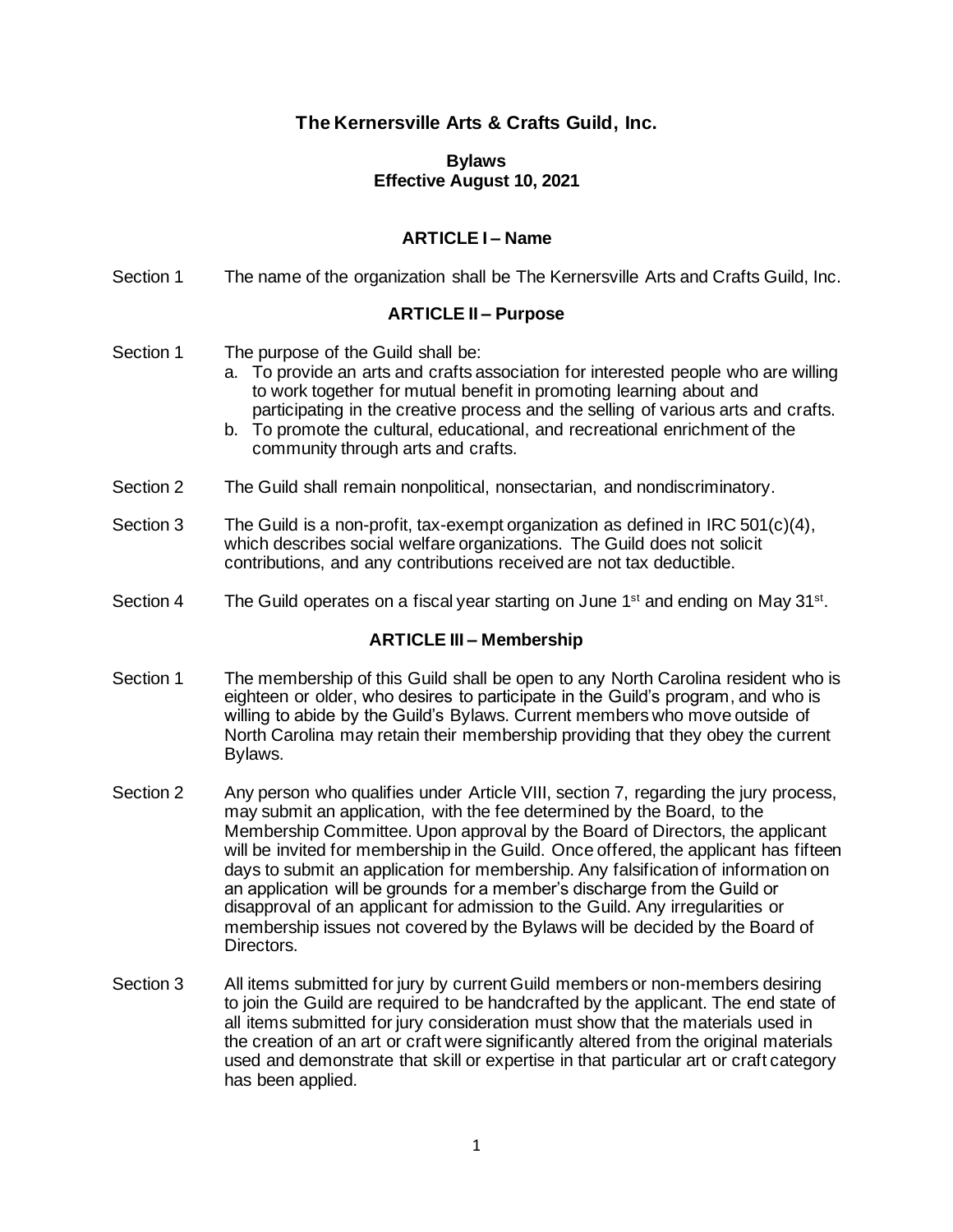- Section 4 The Guild is committed to maintaining an environment that is characterized by mutual respect, professionalism, and the absence of harassment and bullying. In keeping this commitment, all members are expected to adhere to a standard of conduct which supports an environment free from all forms of discrimination.
- Section 5 Attendance Requirements for KACG members are as follows:
	- A. All members will support the Guild by faithfully attending meetings, participating in sales and/or shows, teaching or demonstrating their craft, or serving in any capacity where needed.
	- B. Members are required to attend two regular Guild meetings per fiscal year (June 1st through May  $31<sup>st</sup>$ ).
	- C. In order to participate in a Guild sponsored show, members are required to attend the regularly scheduled Guild meeting immediately prior to the show unless they receive a waiver from the Board of Directors.
	- D. Any member who does not receive a waiver from the Board of Directors will be required to pay the non-member registration fee for the show. For the Christmas Store, the additional fee for not attending the required meetings is \$50.00.
	- E. All fees, including additional assessed fees, must be paid prior to participating in Guild sponsored events.
	- F. In order to participate in the Christmas Store, members are required to be an active participating member for one year from the date of acceptance into the Guild. This requirement is in addition to the other requirements in Section 5. An active participating member is defined as a member who participates in shows or events, either through attendance or by volunteering in some way and by attending the required meetings.
- Section 6 The following are the membership categories in the Guild.
	- A. Regular Membership**:**
		- a. Regular members are those members that are between the ages of eighteen and fifty-nine who individually create arts and/or crafts. They are required to have their work juried for quality and are accepted into the Guild if the jury results are passed and they are accepted by the Board of Directors.
		- b. Regular members are eligible to vote on Guild matters and are eligible for election to the Board of Directors and all officer positions.
	- B. Senior Membership**:**
		- a. Senior members shall be sixty years of age or older. They are subject to the same jurying and acceptance process as described for regular membership.
		- b. Senior members are eligible to vote on Guild matters and are eligible for election to the Board of Directors and all officer positions.
	- C. Family Membership**:**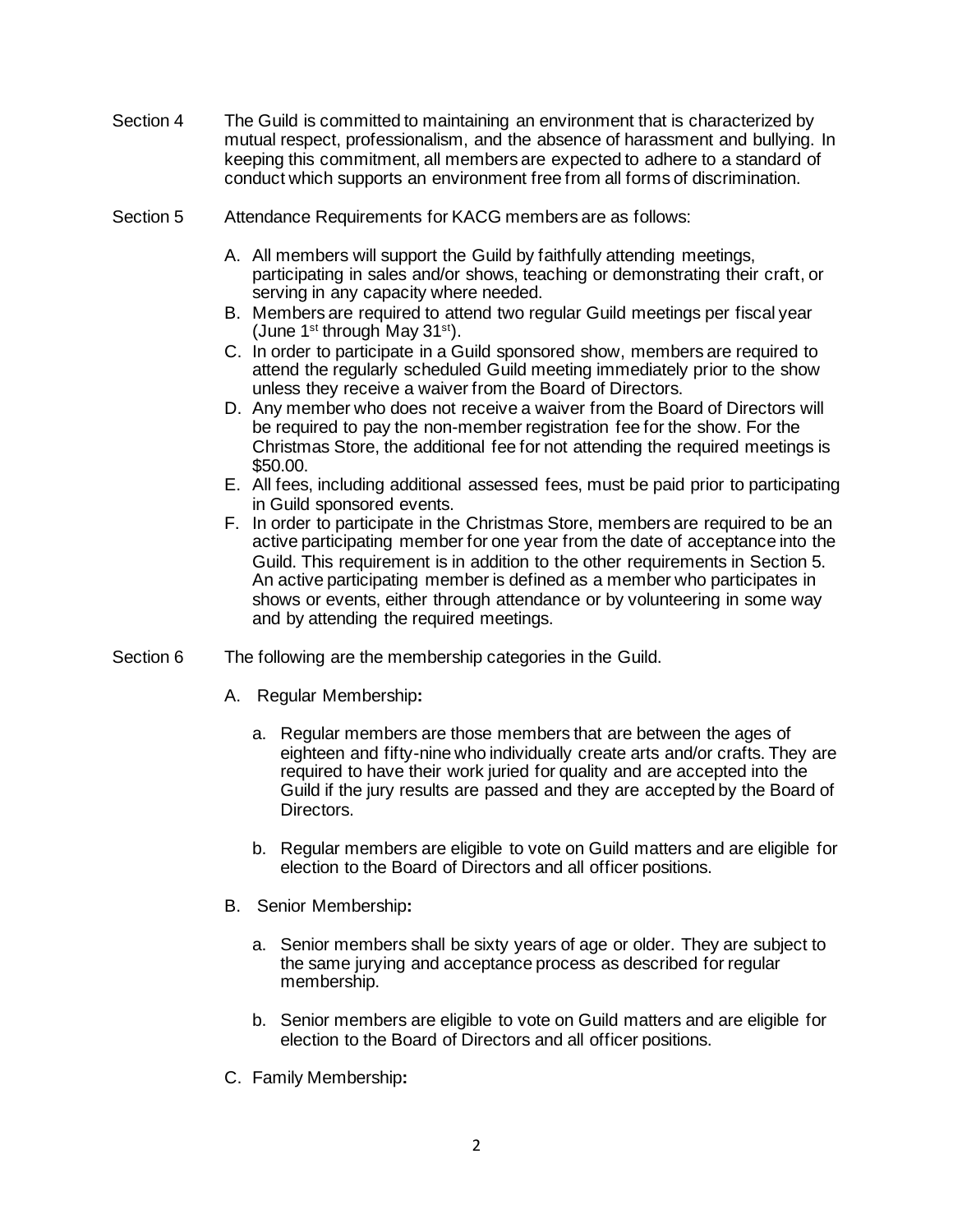- a. A family membership is limited to a member and spouse. A family membership consists of spouses who both create arts and/or crafts and submit their work for jurying and acceptance.
- b. Family memberships shall be accorded the same privileges and limitations as a regular membership with the exception that each member is entitled to vote.
- c. For family memberships, each spouse is eligible for election to the Board of Directors and all officer positions, subject to the provisions of Article V, section 7.
- D. Associate Membership:
	- a. Associate members are defined as any non-crafting individuals interested in joining the Guild.
	- b. The maximum number of associate members shall be seven.
	- c. Associate members are eligible to vote on Guild matters and are eligible for election to the Board of Directors. Associate members cannot hold officer positions.
- Section 7 Any member may be removed from the membership roll for cause by two-thirds vote of the Board of Directors.
- Section 8 Dues and fees for each type of membership category are set by the Board of Directors and are approved by the general membership. Senior members are entitled to reduced member dues. Annual dues are due no later than May 31<sup>st</sup> for each year. If member dues are received or postmarked after May 31<sup>st</sup>, but before June  $30<sup>th</sup>$ , then the member shall pay a late fee. If the member fails to pay the annual dues by June 30<sup>th</sup>, the membership is terminated. A member who desires to rejoin the Guild will be required to requalify through the jurying process.
- Section 9 Any fees established for shows or other activities of the Guild shall be approved by the Board of Directors.
- Section 10 The Guild shall make an annual donation to an organization or community project in an amount recommended by the Board of Directors and approved by the membership. Members nominate the recipient(s) of these funds at the annual banquet. A simple majority vote of the members present at the banquet will determine the recipient(s).
- Section 11 New members joining between January  $1<sup>st</sup>$  and May 31 $<sup>st</sup>$  will pay half of the</sup> applicable annual dues. Members joining at any other time will pay the full annual dues.
- Section 12 Any member who is removed or resigns will not receive a refund of the membership dues paid.

## **ARTICLE IV – Meetings**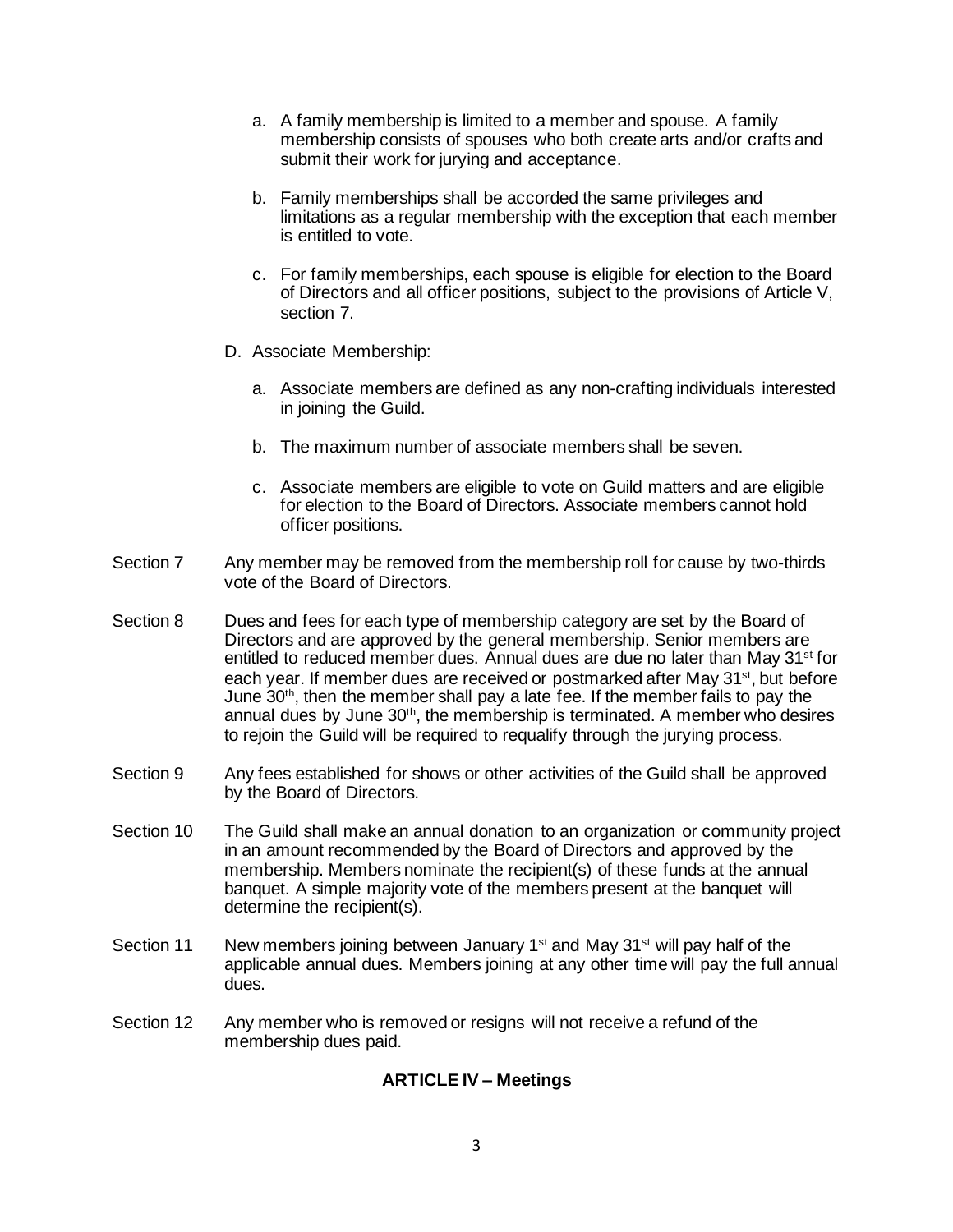- Section 1 Meetings shall be at a place in Forsyth County, NC, at a prescribed date and time. Attendance is the responsibility of the individual member.
- Section 2 The regular business meetings of the Guild shall be held at the discretion of the Board of Directors. Meeting dates will be published in the monthly newsletter.
- Section 3 The regular business meetings of the Board of Directors shall be held on the second Tuesday of the months designated by the Board of Directors.
- Section 4 Members are encouraged to attend all regular meetings in order to stay informed about the activities of the Guild.
- Section 5 Special meetings of the Guild may be called by the Board of Directors provided due notice is given to the membership at a regular meeting of the Guild, or with ten days notice by mail, phone, or email.
- Section 6 Special meetings of the Board may be called by the President or any member of the Board of Directors.
- Section 7 If the weather is hazardous on the day of any regular business meeting, the meeting will be cancelled.
- Section 8 A simple majority of the general membership shall constitute a quorum for the transaction of business. A simple majority means one-half plus one of the total number of members present.

#### **ARTICLE V - Officers**

- Section 1 There shall be four elected officers: President, Vice-President, Secretary, and Treasurer.
- Section 2 The President shall preside at all meetings. The President is entitled to vote when the vote is by ballot or in all cases where the vote would change the result. Thus in a case where two-thirds vote is necessary, and the President's vote with the minority would prevent the adoption of the question, the President can cast the vote. The President can also vote with the minority when it will produce a tie vote and thus cause the motion to fail.

The President shall be an ex-officio member of all Committees and has the right to vote at all Committee meetings.

At business meetings, the President shall submit all questions pertaining to governance and operation of the Guild to the members for their action.

- Section 3 The Vice-President shall discharge the duties of the President in the event of the President's absence, inability, or refusal to act. The Vice-President shall act as Guild representative to any meetings requiring Guild representation.
- Section 4 The Secretary shall keep accurate minutes of all Guild meetings and shall present the minutes for approval at all subsequent meetings. The Secretary is responsible for maintaining the Guild's permanent records and for keeping a record of membership attendance at all functions of the Guild, including Board and general meetings.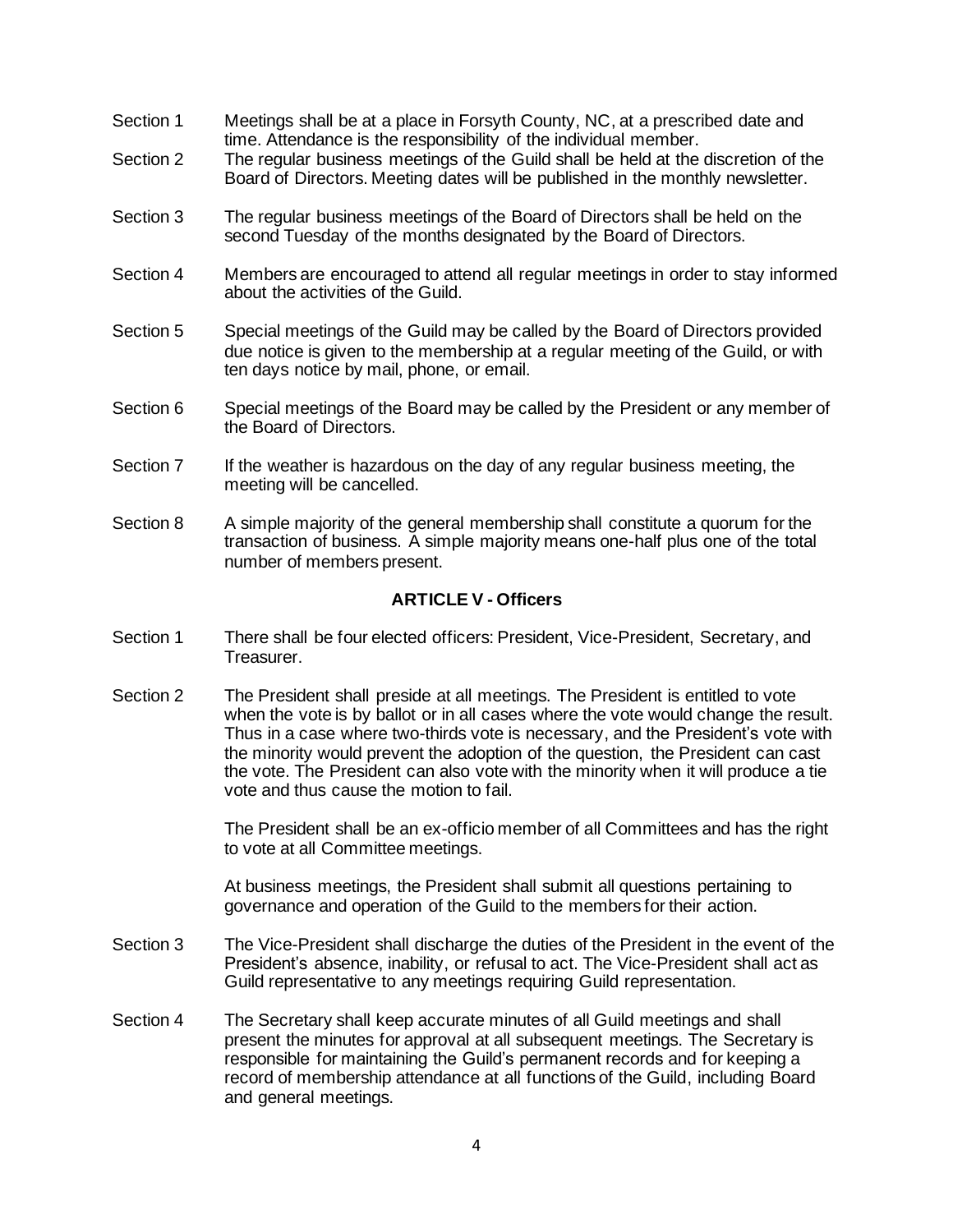- Section 5 The Treasurer shall be authorized to make disbursements as necessary to meet the current and ordinary expenses of the Guild, keep proper receipts for all expenditures, and submit at each business meeting an itemized account of receipts and expenditures made. These records shall be maintained for a period of no less than five years. The Treasurer shall develop the framework for the annual budget and provide estimates of projected income and expense.
- Section 6 Officers cannot hold the same officer position for more than five consecutive years, with the following exception: the general Guild membership can vote on and approve a resolution granting permission for an officer to serve more than five consecutive years.
- Section 7 If officers or Board members resign their position, they will not be eligible to hold a position on the Board within the year that they resigned. Spouses shall not serve on the Board of Directors at the same time.
- Section 8 Officers' positions will not be combined except in the case of an officer vacancy. In such a case, officer positions may be combined until a replacement is selected and approved by the Guild membership.
- Section 9 Officers can be removed from their positions for cause. Removal for cause requires a two-thirds vote by the Board of Directors.

#### **ARTICLE VI - Board of Directors**

- Section 1 The Board of Directors is responsible for the management and administration of the affairs of the corporation. The Board shall be the policy making and planning body of the Guild.
- Section 2 The Board of Directors shall consist of the officers of the Guild, the Membership Chairperson, the Publicity Chairperson, the Communications Chairperson, the Show Committee Chairperson, and two Members-at-Large. Members-at-Large are elected from among the general membership to serve for terms of two years. One Member-at-Large will be elected each year.
- Section 3 Members-at-large interact with the Guild membership and act as an advocate for members. The Members-at-Large bring ideas, concerns, or suggestions from members to the Board to ensure that members' voices are heard.
- Section 4 Board members shall attend all Guild Board meetings. Board members missing more than two consecutive meetings, without justifiable medical, business, or personal reasons may be removed from the Board.
- Section 5 A simple majority of the membership of the Board of Directors shall constitute a quorum for the transaction of business, provided that a minimum of five Board members are present. A simple majority means one-half plus one of the total number of Board members present.
- Section 6 All officers, Members-at-Large, and Committee Chairpersons are responsible for reporting to the Board of Directors as a whole.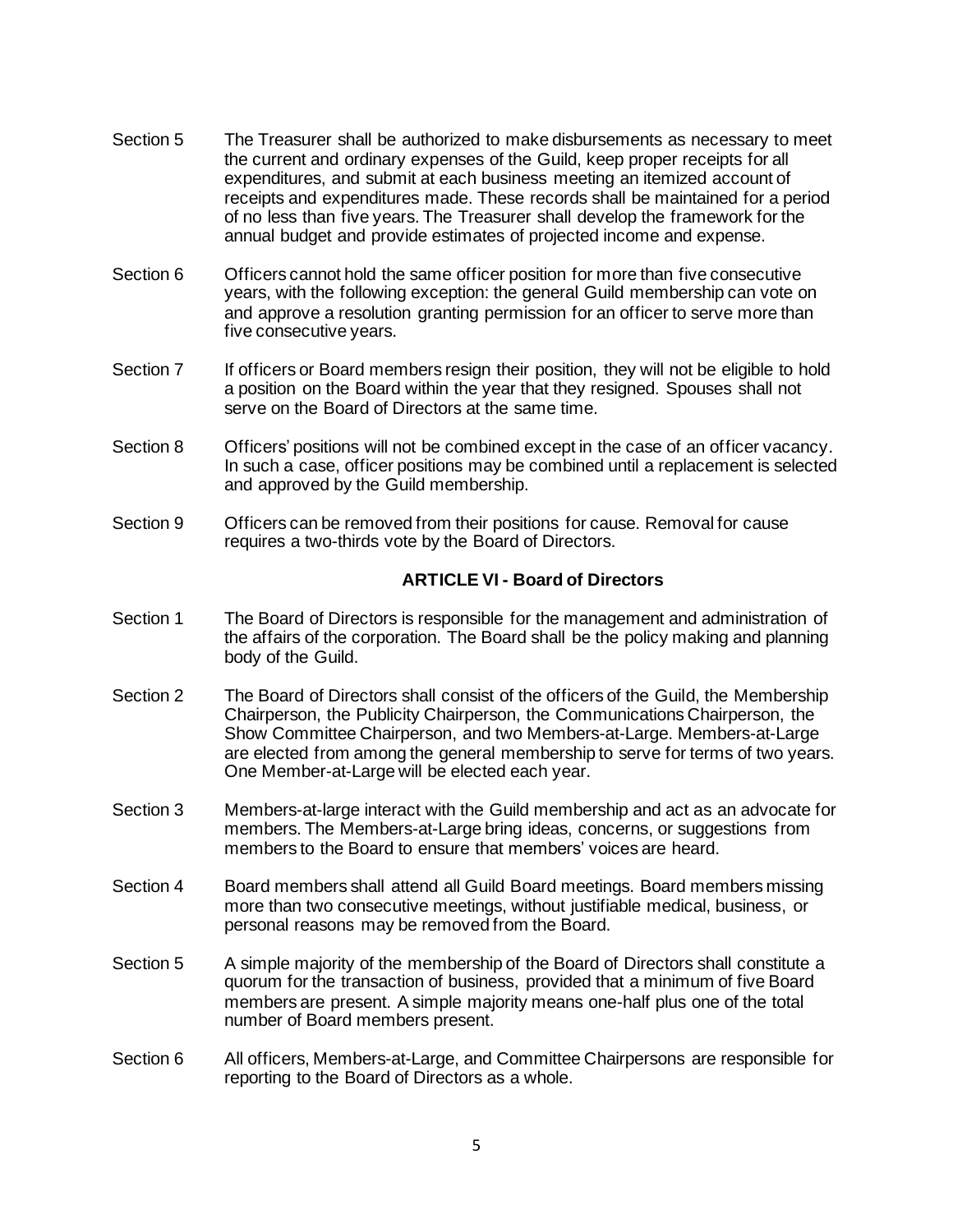- Section 7 The President or the Treasurer may approve up to \$50.00 of unbudgeted items without Board approval with an overall cap of \$150.00 unbudgeted expenditures per year.
- Section 8 The Board may approve up to \$100.00 of unbudgeted items without membership approval with an overall cap of \$1,000.00 unbudgeted expenditures per year.
- Section 9 The general membership will approve all unbudgeted expenditures over \$100.00.
- Section 10 The Board of Directors shall submit an annual budget to the general membership by April 1<sup>st</sup>.

#### **ARTICLE VII - Elections**

- Section 1 All officers shall hold office for a period of one year following election or until their successors have been duly elected and installed. An officer's term shall run from June 1st to May 31st.
- Section 2 In case of a vacancy for any reason in any of the elected Board of Director positions, a replacement for the unexpired term of such office shall be chosen by the Board of Directors and voted on by the members.
- Section 3 A nominating committee consisting of the President and four members of the Guild shall be selected in February to select and submit a slate of nominees. The four members of the nominating committee shall consist of two Board members picked by lot and two general Guild members appointed by the President.

The nominating committee shall submit nominations to the membership by newsletter at least ten days prior to the April meeting. In addition, nominations for various offices may be made from the floor at the April meeting. Nominating committee members must select five general Guild members who are neither candidates nor members of the nominating committee to count the votes.

- Section 4 Elections may be decided by acclamation or, if more than one candidate is nominated, by secret ballot. The candidate receiving the largest number of votes cast is elected. The membership present shall be counted to find the number of votes cast. A quorum per Article IV, section 8, must be present.
- Section 5 Elections shall be held in April with installation of the new Board members to be held in May. New Board members shall assume their duties on June 1st.
- Section 6 There shall be no proxy votes. Only members present at the time of voting may vote.

#### **ARTICLE VIII – Committees and Appointments**

- Section 1 The President shall appoint the following Committee Chairpersons and serve as a voting member of all Committees. These positions are for one-year terms from June 1<sup>st</sup> to May 31<sup>st</sup>. Committee Chairpersons are allowed to serve multiple consecutive terms.
	- a. Membership Committee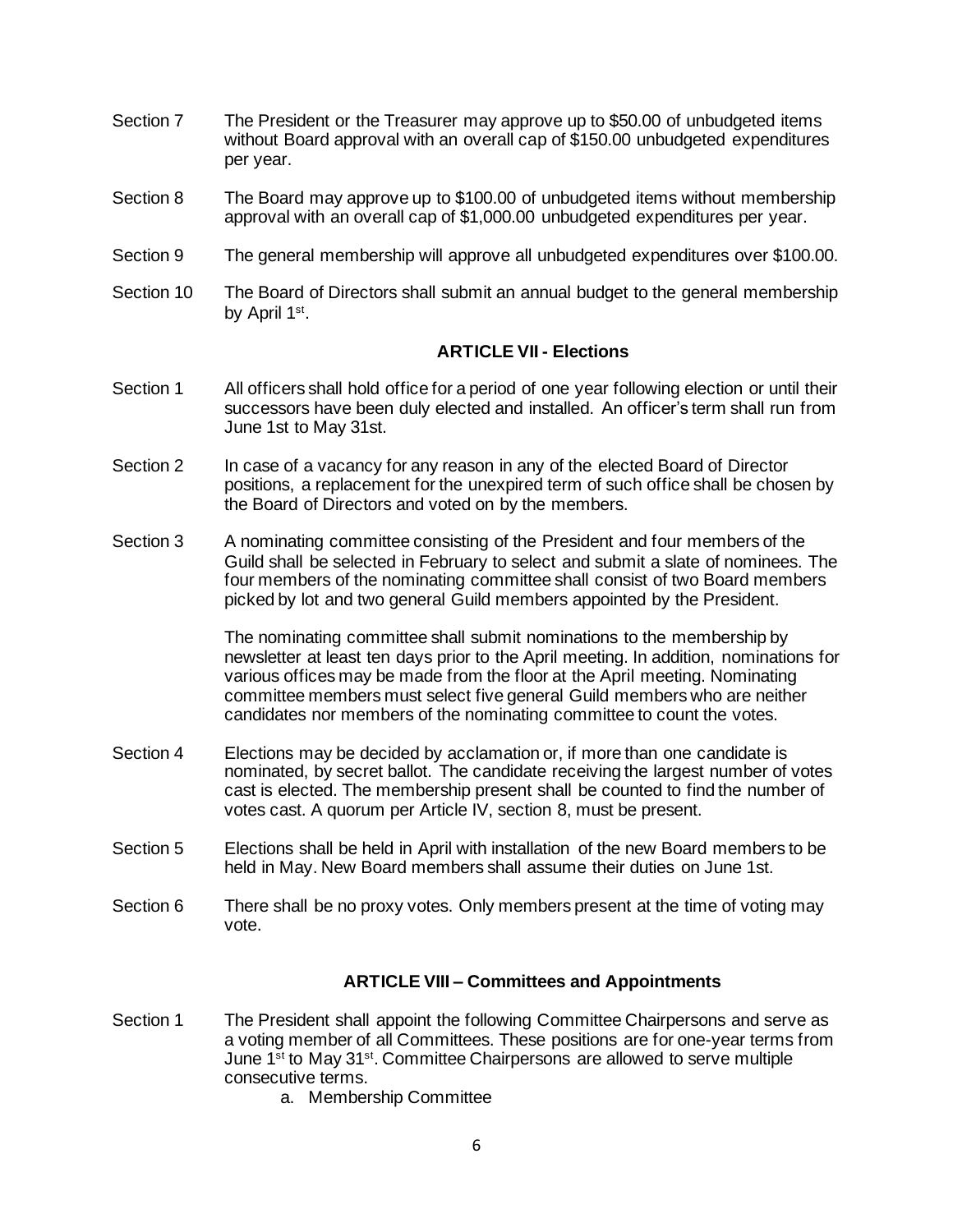- b. Communications Committee
- c. Publicity Committee
- d. Show Committee
- Section 2 The President shall have the power to appoint and to define the duties of other ad hoc Committees as needed. Ad hoc Committees are temporary in nature and do not hold positions on the Board of Directors. Ad hoc Committee Chairpersons are responsible for reporting to the Board of Directors as required.
- Section 3 If a Chairperson fails to adequately fulfill the Committee's duties, the Board of Directors has the power to remove the Chairperson. The President shall have the power to appoint a replacement Chairperson.
- Section 4 Committee Chairpersons shall be responsible for selecting their Committee members.
- Section 5 Committee Chairpersons shall maintain an up-to-date list of Committee responsibilities and/or contacts for their successors. They will also ensure that appropriate Committee materials are brought to all Guild meetings and/or functions.
- Section 6 For Board of Director meetings, only the Committee Chair is obligated to attend. Chairpersons are responsible for disseminating pertinent information to the remainder of their Committee members.
- Section 7 The function of these Committees shall be governed by the Board of Directors. The Board of Directors has overall discretionary authority either to act upon or reject the recommendation of any Committee. Individual Committee responsibilities shall be as follows:

## **Membership Committee**

- 1. Maintain a list of members showing names, addresses, member numbers, telephone numbers, and types of arts or crafts for which the members are juried, add new members and crafts as approved, and delete names of noncurrent members.
- 2. Check merchandise at shows periodically to verify the members are displaying only items in their approved categories.
- 3. Prepare and print the handbook as required.
- 4. Distribute pertinent information to current members and new members as they join the Guild.
- 5. Distribute membership roster to members as the roster is updated.

## **Jurying Committee (Sub-Committee of Membership Committee)**

- 1. Conduct two jury sessions per year as directed by the Board.
- 2. Receive applications from non-members who want to join the Guild and from current Guild members desiring to add a new category of art or craft.
- 3. Verify that applicants reside within North Carolina.
- 4. Notify applicants within three days whether they are approved for membership. Include notification of which crafts are approved, the due date for applying for membership, and the fees associated for membership.
- 5. Submit all applications for membership to the Board for approval.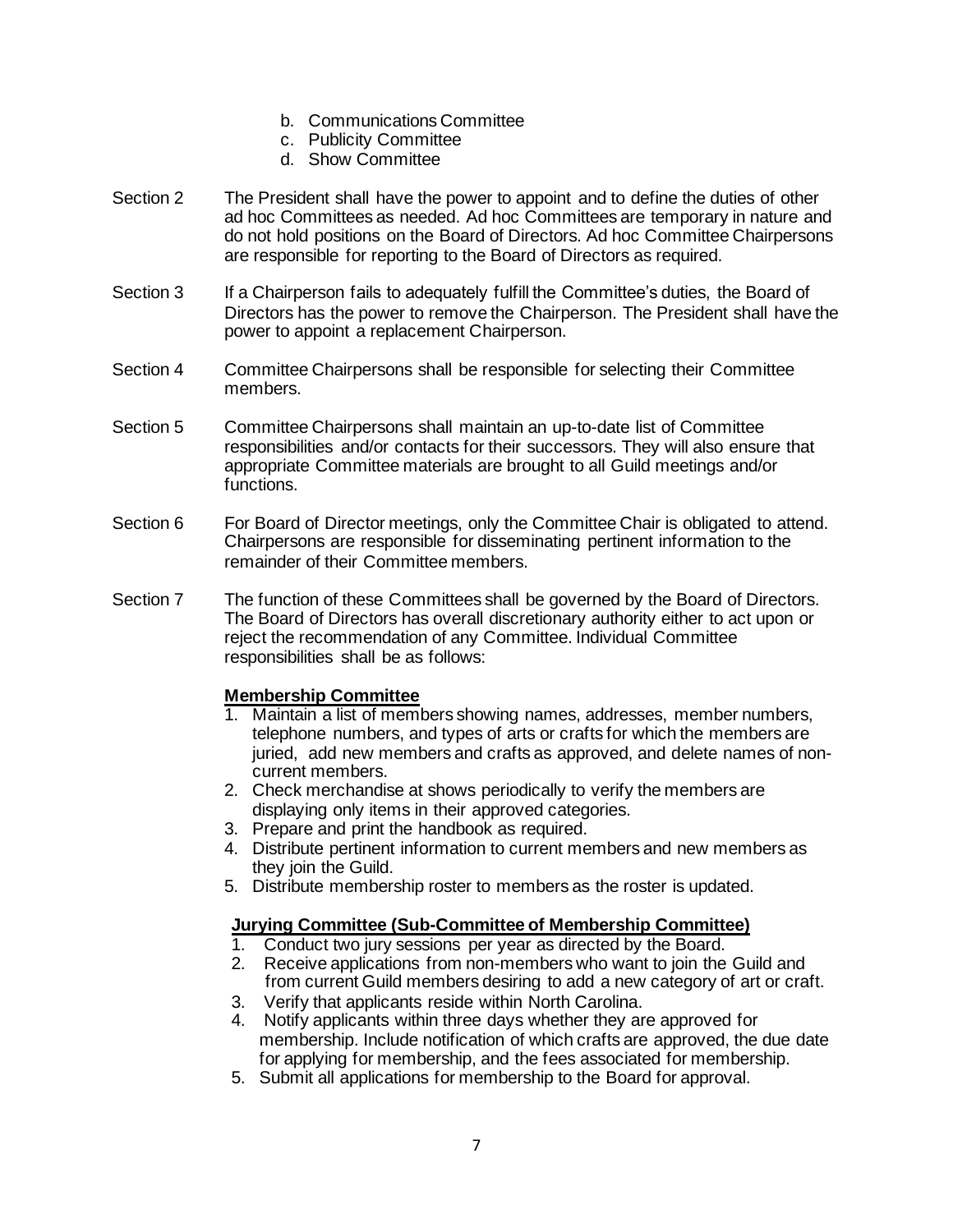# **Communications Committee**

 This Committee shall be the voice of the Guild. It is responsible for overseeing all aspects of promoting the name of the Guild and its members in print or electronic media.

Below are Sub-Committees of the Communications Committee:

# **a. Newsletter Sub-Committee**

 Compose, edit, and publish a newsletter to keep members informed of general meetings, events, and matters of importance to Guild members.

# **b. Facebook Sub-Committee**

 Maintain the Guild Facebook page, adding and deleting items as needed regarding information about Guild shows and events.

# **c. Website Sub-Committee**

- 1. Maintain the Guild's website, which includes information to inform the public about the purpose of the Guild and to promote Guild events.
- 2 Maintain and edit as necessary the secured pages containing information that is for Guild members only.

# **d. Sunshine Sub-Committee**

Send cards from the Guild to members who are sick and send flowers for occasions which necessitate them.

# **e. Call List Sub-Committee**

Notify members who do not have email of changes to times or places of meetings or special events.

# **f. Customer E-mail Sub-Committee**

- 1. Assemble and update the customer email list each year.
- 2. Prepare and send emails to all customers on the customer email list for upcoming shows and events as directed by the Show Chairperson and the Board.

# **Publicity Committee**

The Publicity Committee shall make known to the general public, through the use of posters, flyers, the news media, etc., information pertaining to upcoming events of the Guild. The Show Chairperson must approve of all publicity relating to a particular show or event.

Below are Sub-Committees of the Publicity Committee:

## **a. Newspapers/Magazines Sub-Committee**

Place ads or articles to promote Guild shows and events in newspapers, magazines, etc.

# **b. Historian Sub-Committee**

Keep a scrapbook of all Guild events.

## **Show Committee**

- 1. Be responsible for the physical work of setting up for a show and, upon its conclusion, ensure that the show area is clean and in good order.
- 2. All members of the Guild are considered non-voting members of the Committee and shall, upon request, make their services available to this Committee.
- 3. Be responsible for making plans for art and craft shows, such as including information pertaining to time, place and display areas.
- 4. Submit the plans to the Board of Directors for approval.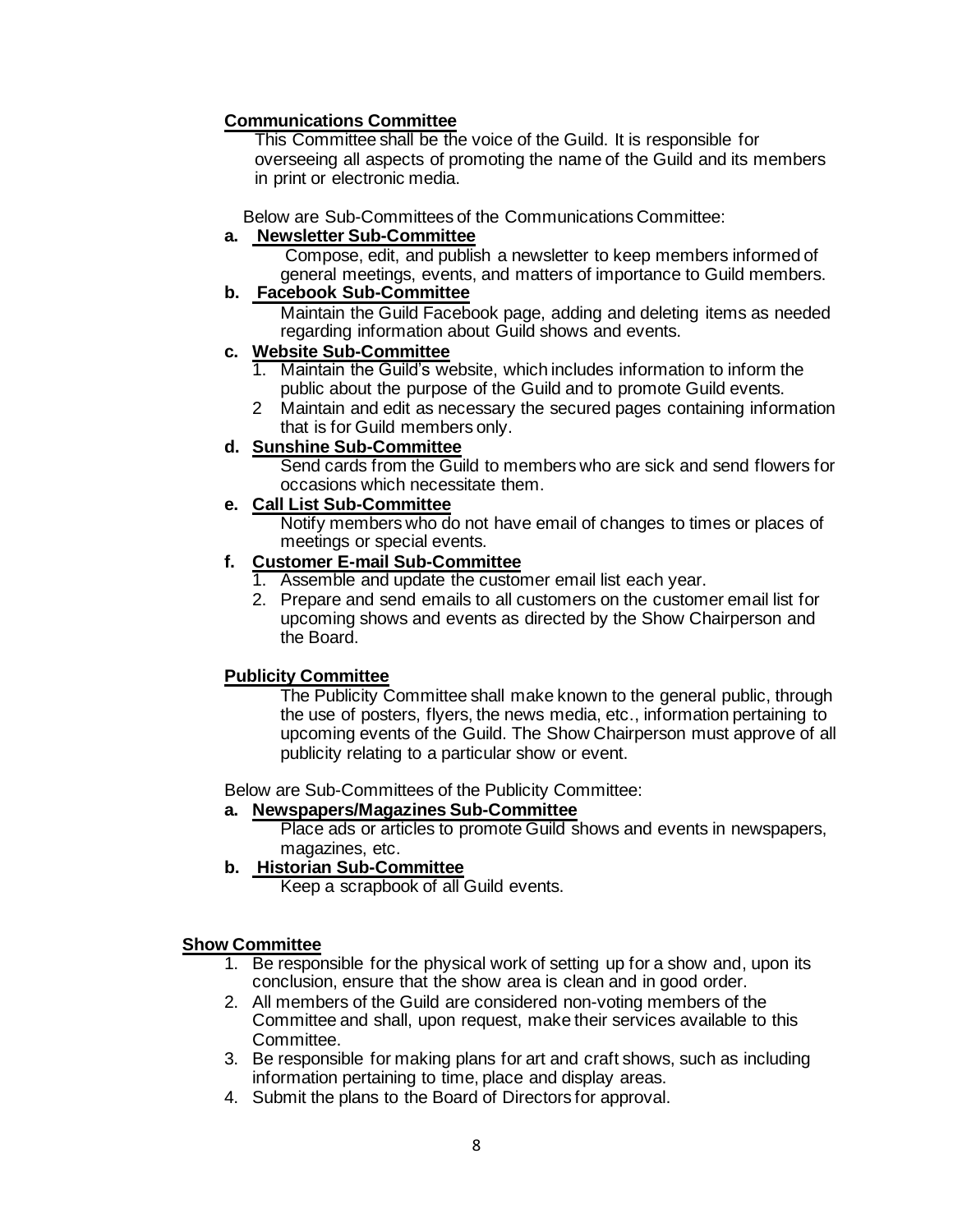5. Provide the approved plans to the Guild members prior to each show.

#### **ARTICLE IX - Shows**

- Section 1 Members participating in shows must have tables covered on all sides with fabric which reaches the floor.
- Section 2 Members must wear KACG name tags at all times during shows.
- Section 3 Members participating in shows must stay the total hours the show is in progress unless different arrangements with the Show Chairperson have been made.
- Section 4 Members participating in shows must attend the regular Guild meeting before the show. Members who cannot, for a clearly acceptable reason, attend the meeting before the show should contact the Show Chairman or President twenty-four hours prior to the meeting.
- Section 5 Members who have signed up to participate in shows should notify the Show Chairman or President before the show if an emergency occurs which precludes their participation.
- Section 6 Only members of the Guild will be permitted to set up at Guild shows, except by approval of the membership and invitation by the Board.
- Section 7 All items exhibited at shows must be the work of the exhibitor. No manufactured items, commercial purchases, trademarked items, or copyrighted items may be offered for sale except for reproductions of the exhibitor's original art work.
- Section 8 The Guild will not allow any novelty items to be displayed or sold within the Guild tent or in the annual Christmas Store. These types of items may include the techniques or supplies for which a member is juried and still not be allowed. Examples include items that show minimal skill or reflect a quality that is less than the quality of a juried art or craft. Unresolved questions regarding whether an item is classified as a novelty item will be resolved by the Show Committee and, if necessary, the Board of Directors.

## **ARTICLE X - Amendments**

Section 1 The Bylaws may be amended by a two-thirds majority vote of those present and voting at any regular business meeting, providing a quorum is present and notice of proposed amendment(s) has been announced at a previous regular meeting or the membership has been given ten days notice by mail, phone, or email.

## **ARTICLE XI - Dissolution**

Section 1 In the event that the Board of Directors determines the need for terminating The Kernersville Arts and Crafts Guild, the Board will provide the general membership with notice of at least ten calendar days, either at a regular business meeting, or by mail, phone, or email. Dissolution of the Guild requires a two-thirds majority vote by the membership.